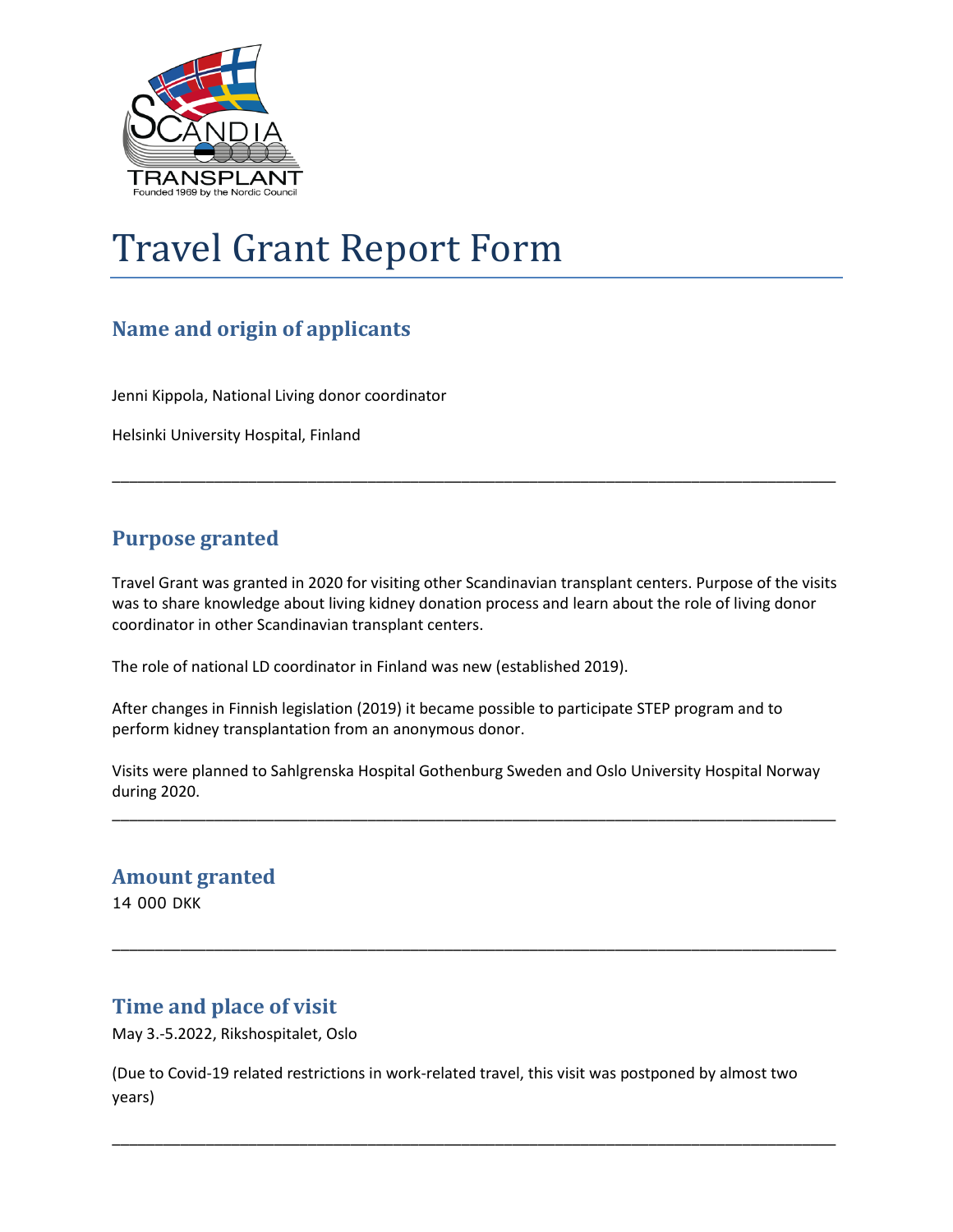## **Report**

Visit was hosted by living donor coordinators Kjersti Lonning and Fanny Bruserud in Rikshospitalet. They had prepared an excellent program for three days, which covered all stages of living kidney donation process from evaluation in local hospitals to follow up after donation.

I had many interesting discussions with all these wonderful professionals.

|                   | <b>Tuesday</b>                                          |                                                    |
|-------------------|---------------------------------------------------------|----------------------------------------------------|
| 9.30-10.00        | Welcome and introduction                                | Kjersti Lønning & Fanny<br><b>Bruserud, nurses</b> |
| 10.00-11.00       | After donation, short and long term                     | Käthe Meyer<br>Transplant coordinator/nurse        |
| 11.00-12.00       | Lunch and sightseeing in the hospital                   |                                                    |
| 12.00-13.00       | Time to donate, what happens at Rikshospitalet          | <b>Tone Vidnes &amp; Kari Gire Dahl</b>            |
|                   |                                                         | nurses                                             |
| 13.00-13.45       | Preparing for multi-disciplinary meeting (MDT)          | Kjersti                                            |
| 14.00-15.30       | MDT evaluation meeting donor and recipient              | Fanny                                              |
|                   |                                                         |                                                    |
|                   |                                                         |                                                    |
|                   | Wednesday                                               |                                                    |
| 9.30-10.00        | Coffee and questions from yesterday                     | Fanny & Kjersti                                    |
| 10.00-11.00       | An overview of the Norwegian living donor program       | Kjersti                                            |
| 11.30-12.00 Lunch |                                                         |                                                    |
| 12.00-12.45       | National living donor coordinator, what are we<br>doing | Fanny                                              |
|                   | Transport to Ullevål hospital                           |                                                    |
| 13.00-14.30       | Pre donation information and evaluation                 | Tone Rambjør Heimstad                              |
|                   |                                                         | Nurse & Kjersti                                    |
|                   |                                                         |                                                    |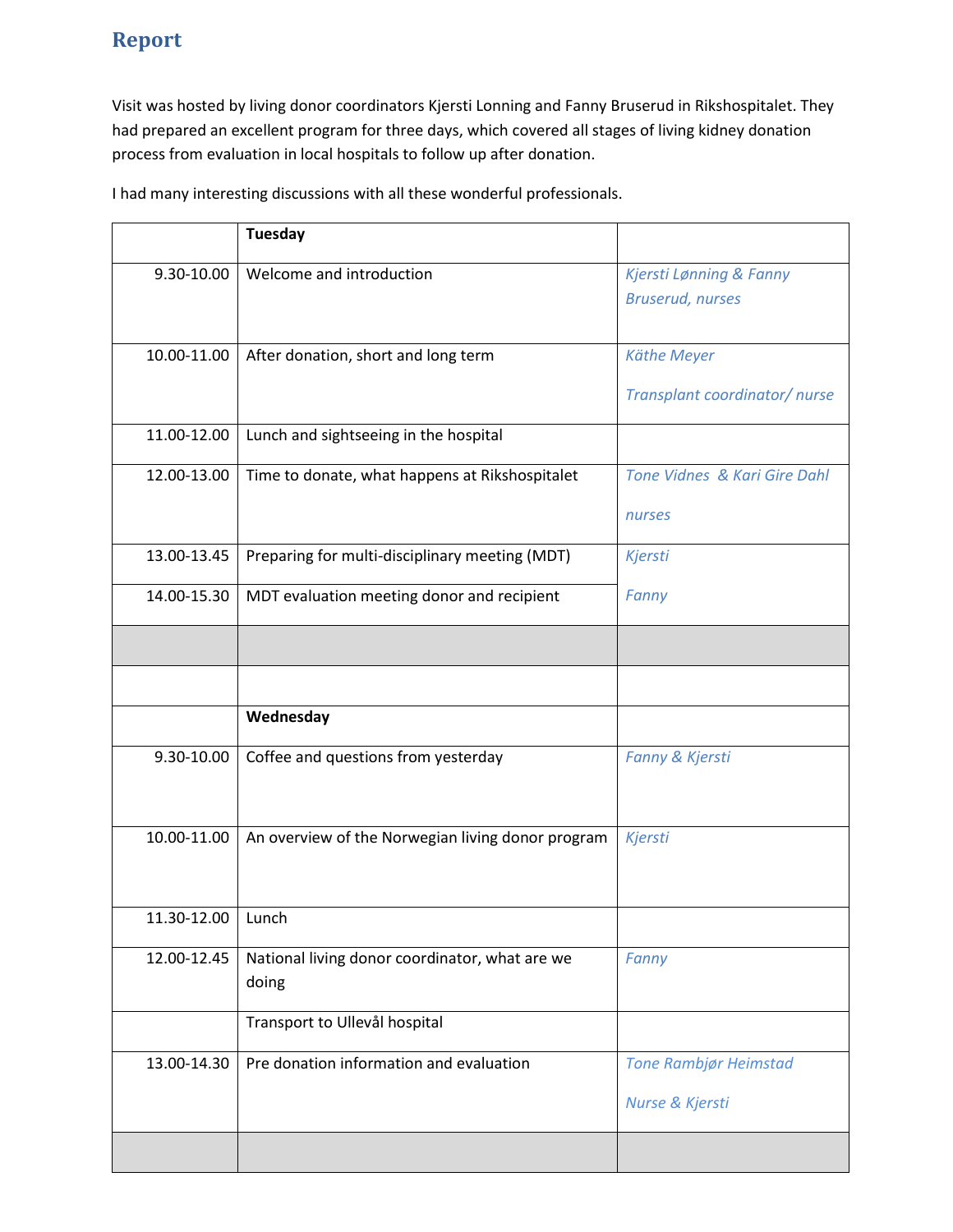|             | Thursday                                       |                                       |
|-------------|------------------------------------------------|---------------------------------------|
| 9.30-10.00  | Coffee and questions from yesterday            | Kjersti & Fanny                       |
| 10.00-11.00 | The psycho-social evaluation                   | <b>Gunn Siri Moen</b>                 |
|             |                                                | Social worker                         |
| 11.00-12.00 | Living donor evaluation and follow up from the | Geir Mjøen                            |
|             | view of a nephrologist                         | nephrologist                          |
| 12.00-12.45 | Lunch                                          |                                       |
| 12.45-13.30 | The national living donor group and            | Fanny & Kjersti                       |
|             | the living donor registry                      | Anna Varberg Reisæter<br>nephrologist |
|             |                                                |                                       |
| 13.45-14.30 | Summing up and time to say good bye            | Kjersti & Fanny                       |

### **Evaluation**

I am very thankful for receiving this travel grant from Scandiatransplant and finally being able to use it. Visit to Oslo offered an excellent opportunity to reflect similarities and differences in our national guidelines and in the role of LD coordinators between Helsinki and Oslo.

\_\_\_\_\_\_\_\_\_\_\_\_\_\_\_\_\_\_\_\_\_\_\_\_\_\_\_\_\_\_\_\_\_\_\_\_\_\_\_\_\_\_\_\_\_\_\_\_\_\_\_\_\_\_\_\_\_\_\_\_\_\_\_\_\_\_\_\_\_\_\_\_\_\_\_\_\_\_\_\_\_\_\_\_\_

#### Living donation process

Norway has a long history of living kidney donation and their model is widely appreciated. Compared to Finland their national guidelines about living donation are clear and model of national living donor group is well established. At the moment Finland is aiming to similar model by building a network of assigned professionals (nurse + nephrologist) in each nephrological unit.

In discussions with coordinators, nurses and nephrologist we came to conclusion that there are similar problems in both countries in reaching potential donors (variation between hospitals) and in recognizing ethnical challenges when informing patients and potential donors.

Covering the expenses and loss of income related to living donation is something we in Finland are trying to solve at the moment and we could learn from Norwegian system; which is profound but complicated!

It is notable that we share same challenges in keeping the follow-up registry on living donors; and we can also share some of the ideas in resolving these challenges.